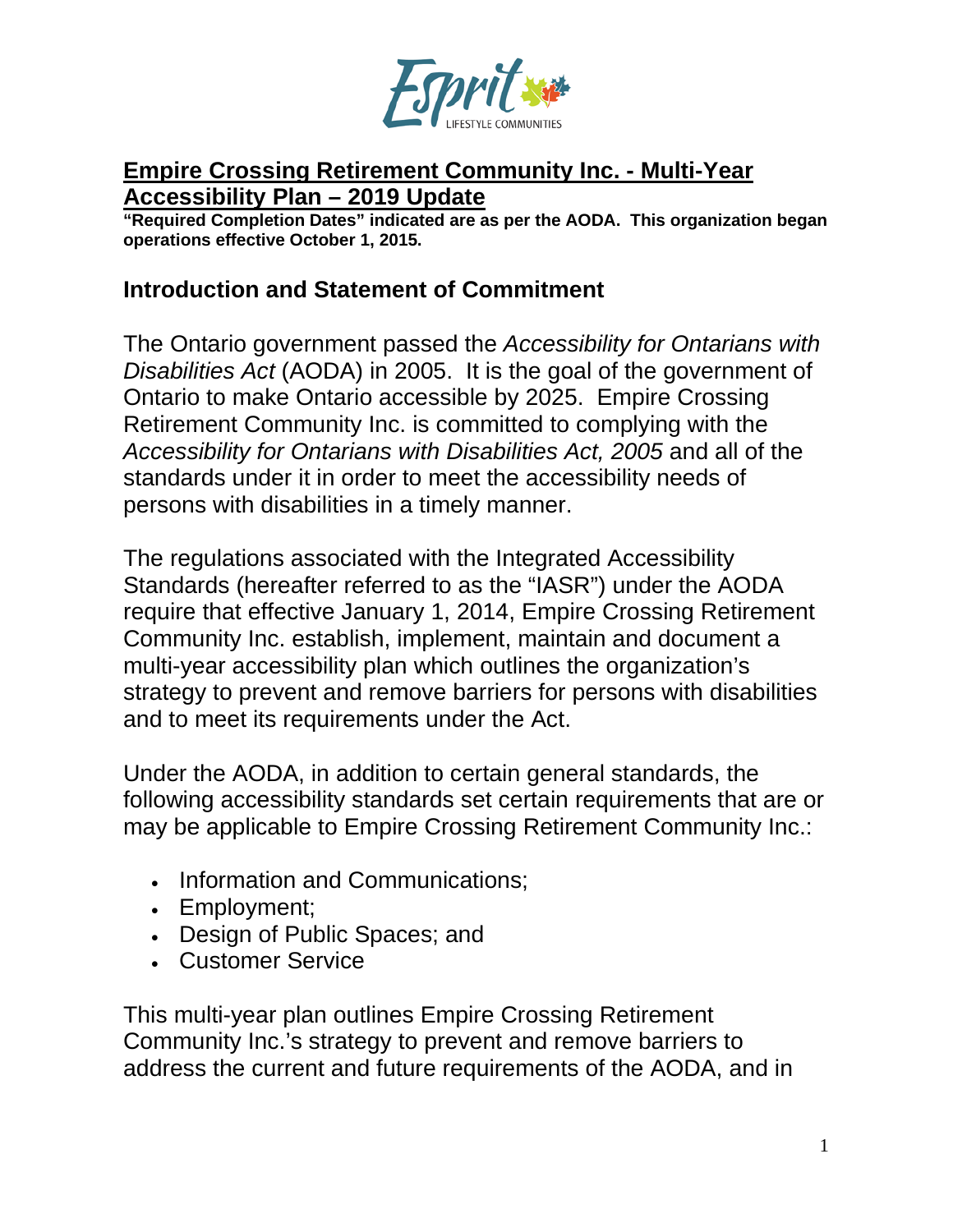

order to fulfill our commitment as outlined in Empire Crossing Retirement Community Inc.'s Accessibility Policies.

In accordance with the requirements set out in the IASR, Empire Crossing Retirement Community Inc. will:

- Post this plan on its website ([INSERT WEBSITE NAME]);
- Provide this plan in an accessible format, upon request; and
- Review and update this plan at least once every five years

This Plan has been updated to include Empire Crossing Retirement Community Inc.'s planned Accessibility strategies for the review period beginning January 1, 2019.

# **Overview**

Integrated Accessibility Standards Regulations

- 1. Emergency Procedure, Plans or Public Safety Information
- 2. Workplace Emergency Response Information
- 3. Training
- 4. Information and Communication Standards
	- a. Feedback, Accessible Formats and Communication **Supports**
	- b. Accessible Websites and Web Content
- 5. Employment Standards
	- a. Recruitment
	- b. Informing Employees of Supports
	- c. Documented Individual Accommodation Plans/Return to Work Process
	- d. Performance Management, Career Development and Redeployment
- 6. Design of Public Spaces
- 7. Customer Service
	- a. Establishment of Policies
	- b. Use of Service Animals and Support Persons
	- c. Notice of Temporary Disruptions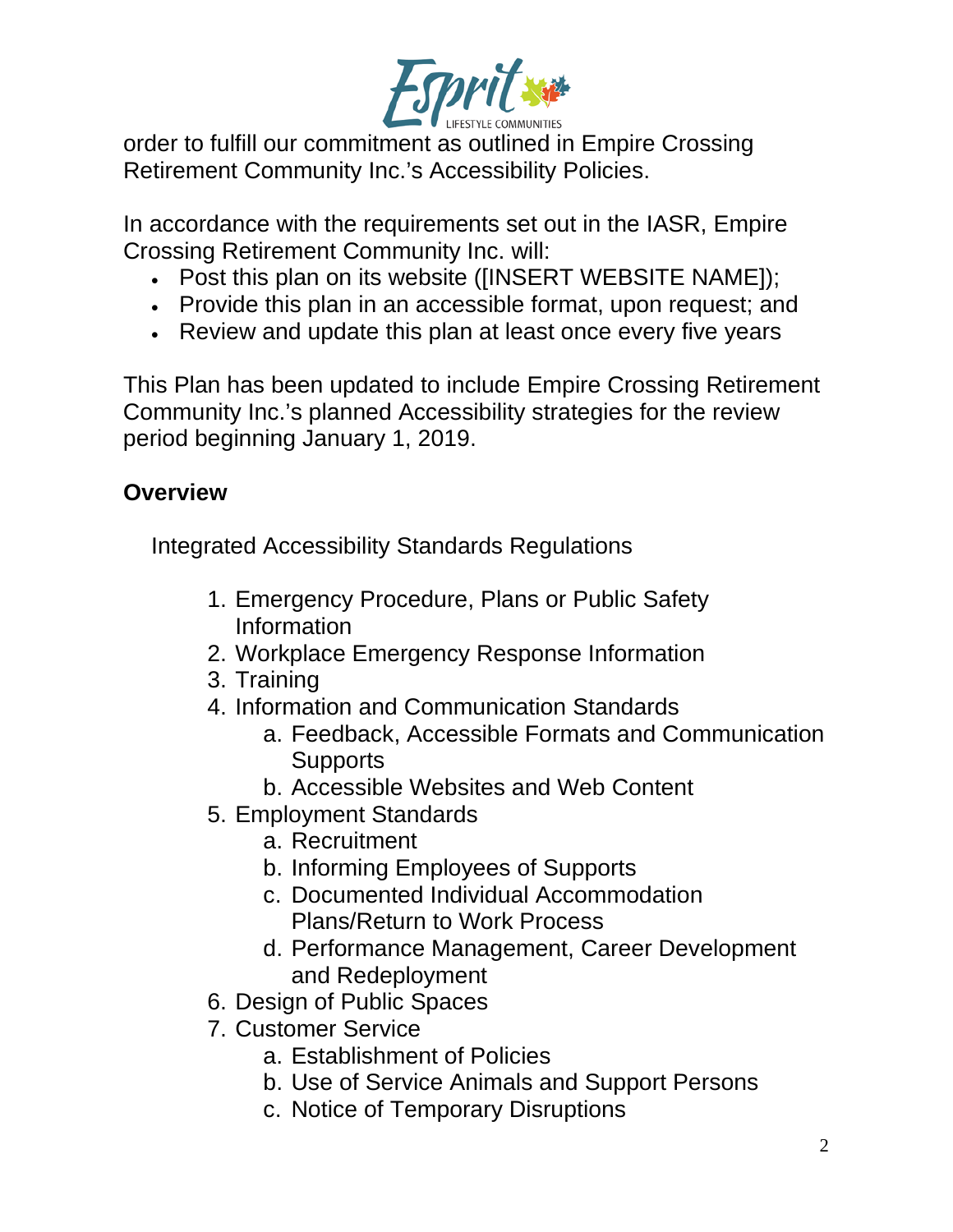

- d. Training of Staff
- e. Feedback Process
- f. Format of Documents

## **Integrated Accessibility Standards Regulation**

### **1. Emergency Procedure, Plans or Public Safety Information**

#### **Commitment:**

Empire Crossing Retirement Community Inc. is committed to complying with the provisions of the AODA in respect of this requirement, with the objective of making our company premises safer for persons with disabilities during emergency circumstances.

### **Action Taken:**

The following measures have been implemented by Empire Crossing Retirement Community Inc.:

• Emergency procedures, plans and public safety information that are prepared by Empire Crossing Retirement Community Inc. and made available to the public, will be made available in an accessible format or with appropriate communication supports, as soon as practicable, upon request;

#### **Required compliance date: January 1, 2012 Status: Completed.**

## **2. Workplace Emergency Response Information**

#### **Commitment:**

Where Empire Crossing Retirement Community Inc. is aware that an employee has a disability and that there is a need for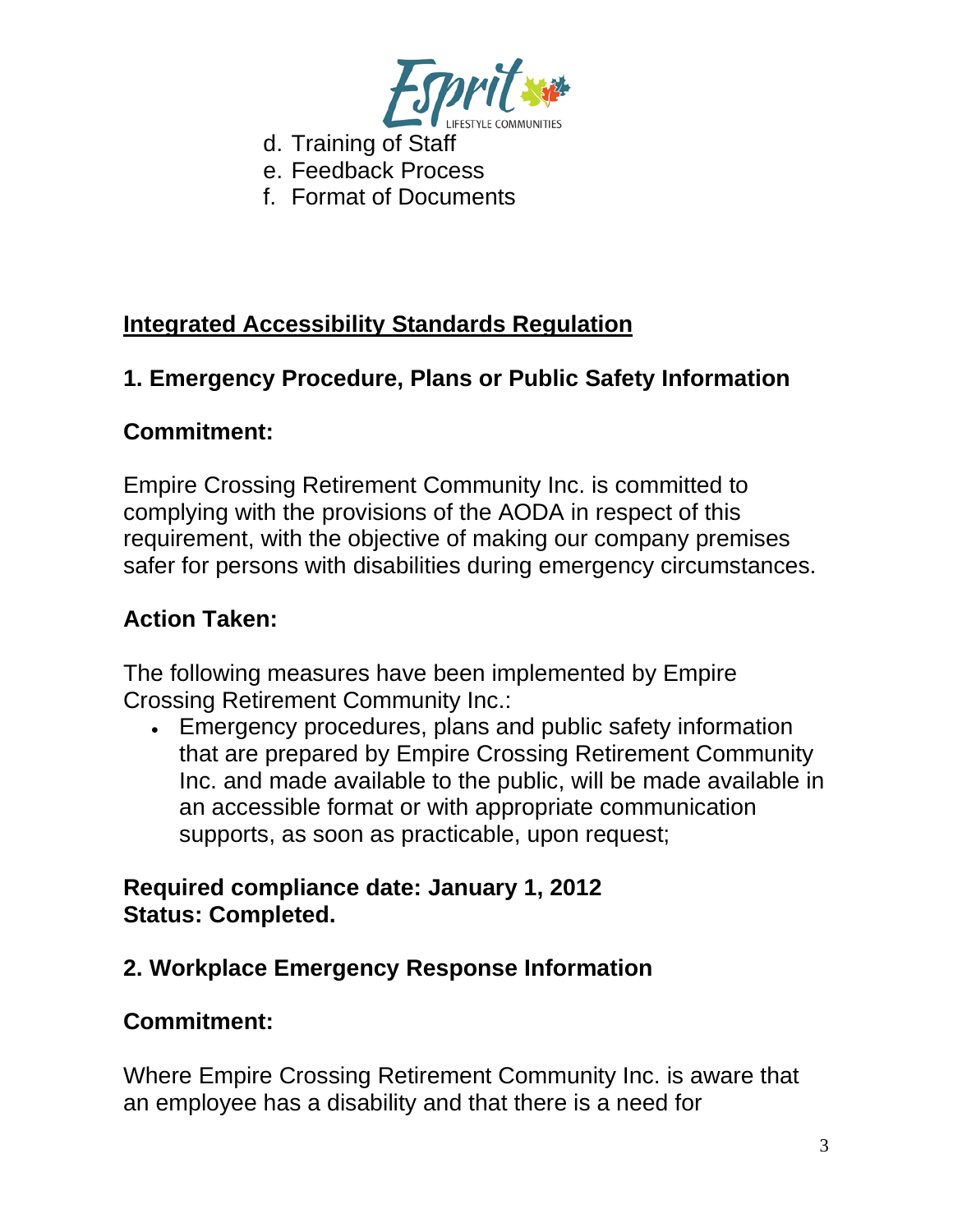

accommodation, individualized workplace emergency response information will be provided to the employee as soon as practicable if such information is necessary given the nature of the employee's disability.

## **Actions Taken:**

The following measures have been implemented by Empire Crossing Retirement Community Inc.:

- Where the organization becomes aware of the need to accommodate an employee's disability, and if the employee's disability is such that the individualized emergency response information is necessary, Empire Crossing Retirement Community Inc. will provide individualized workplace emergency response information to the employee with the disability as soon as practicable after it becomes aware of the need.
- If an employee who receives individualized workplace emergency response information requires assistance, with the employee's consent, Empire Crossing Retirement Community Inc. will provide the workplace emergency response information to the person designated by the organization to provide assistance to the employee.
- Empire Crossing Retirement Community Inc. will review the individualized workplace emergency response information when:
	- the employee moves to a different location in the organization;
	- the employee's overall accommodations needs or plans are reviewed; and/or
	- Empire Crossing Retirement Community Inc. reviews its general emergency response policies.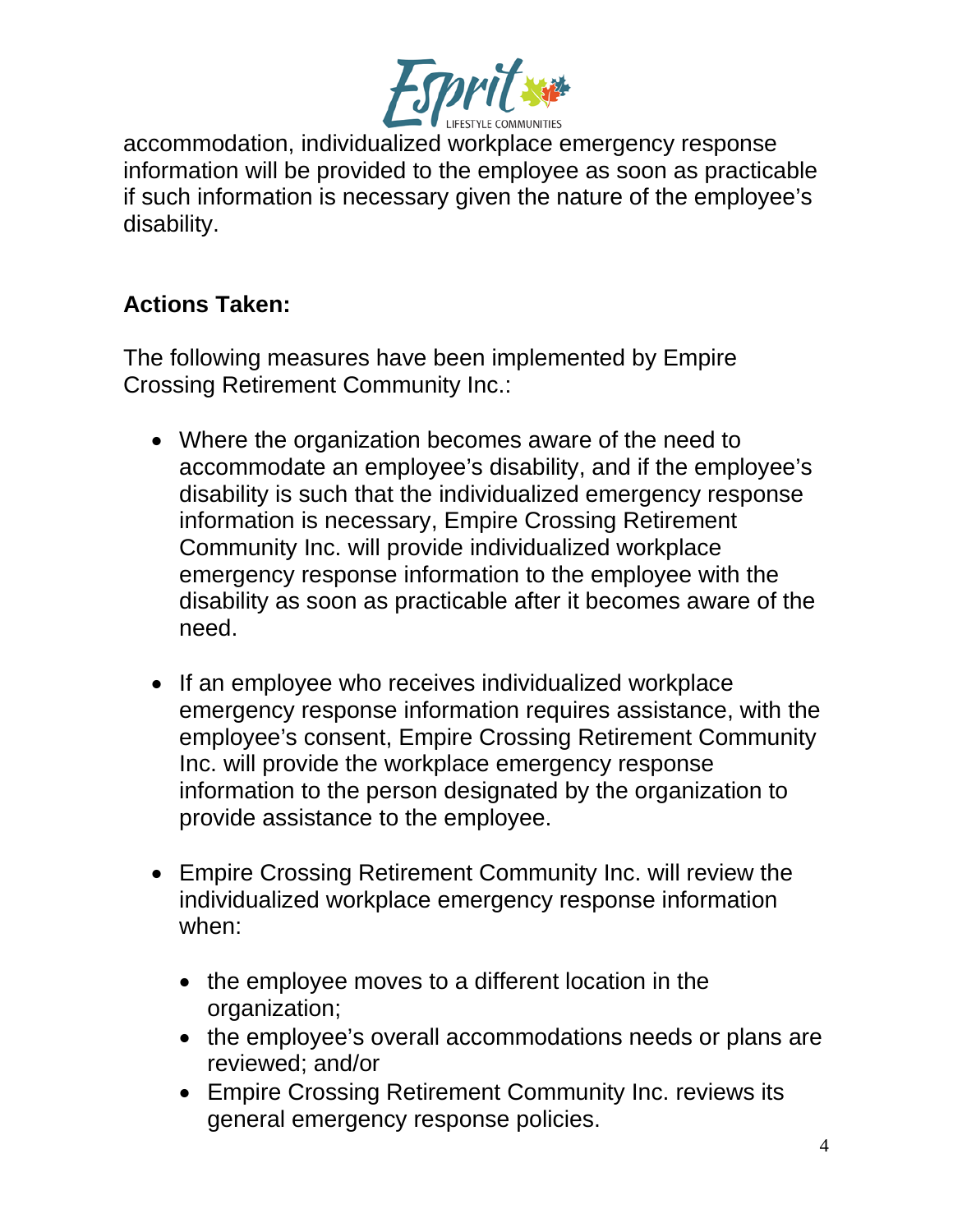

#### **Required compliance date: January 1, 2012 Status: Completed and acknowledged.**

**UPDATE: Actions Taken:** In 2018, Empire Crossing Retirement Community Inc. created a specific template for Emergency Response Plan information to more easily facilitate the organization's obligations under this requirement.

# **3. Accessibility Policies and Multi-Year Accessibility Plan**

### **Commitment:**

The organization commits to making its policy documents publicly available, and will provide them in an accessible format upon request.

The organization will:

- Establish, implement, maintain and document a multi-year accessibility plan, which outlines the organization's strategy to prevent and remove barriers and meet its requirements under this Regulation;
- Post the accessibility plan on our website and provide the plan in an accessible format upon request; and
- Review and update the accessibility plan at least once every five years.

**Required Compliance Date: January 1, 2014 Status: Completed and acknowledged.**

**Most Recent Latest Date for Plan Review: January 1, 2019 Status: Completed.**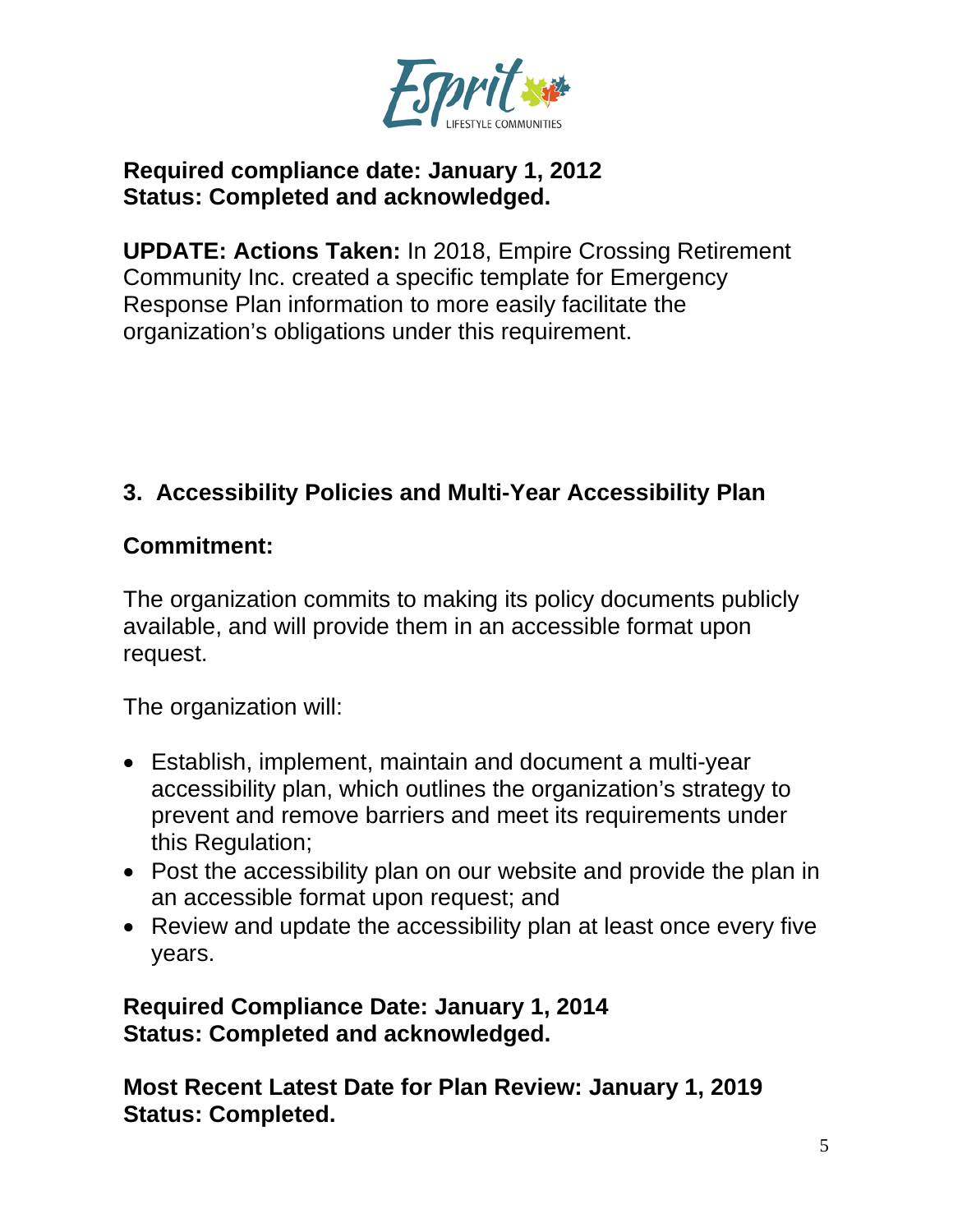

# **Next Latest Date for Plan Review: January 1, 2024.**

# **4. Self-Service Kiosks (Effective January 1, 2014)**

### **Commitment:**

The organization will have regard to accessibility for persons with disabilities when designing, procuring or acquiring self-service kiosks.

#### **Required Compliance Date: January 1, 2014 Status: Acknowledged.**

# **5. Training**

## **Commitment:**

Empire Crossing Retirement Community Inc. is committed to implementing a process to ensure that all employees, volunteers, and all other persons who provide goods, services and facilities on Empire Crossing Retirement Community Inc.'s behalf, and persons participating in the development and approval of Empire Crossing Retirement Community Inc.'s policies, are provided with appropriate training on the requirements of the IASR and on the Ontario Human Rights Code as it pertains to persons with disabilities, and are provided with such training as soon as practicable.

# **Actions Taken:**

In accordance with the IASR, Empire Crossing Retirement Community Inc.:

• Developed and provided the appropriate training on the requirements of the IASR and on the Ontario Human Rights Code as it pertains to persons with disabilities, to employees,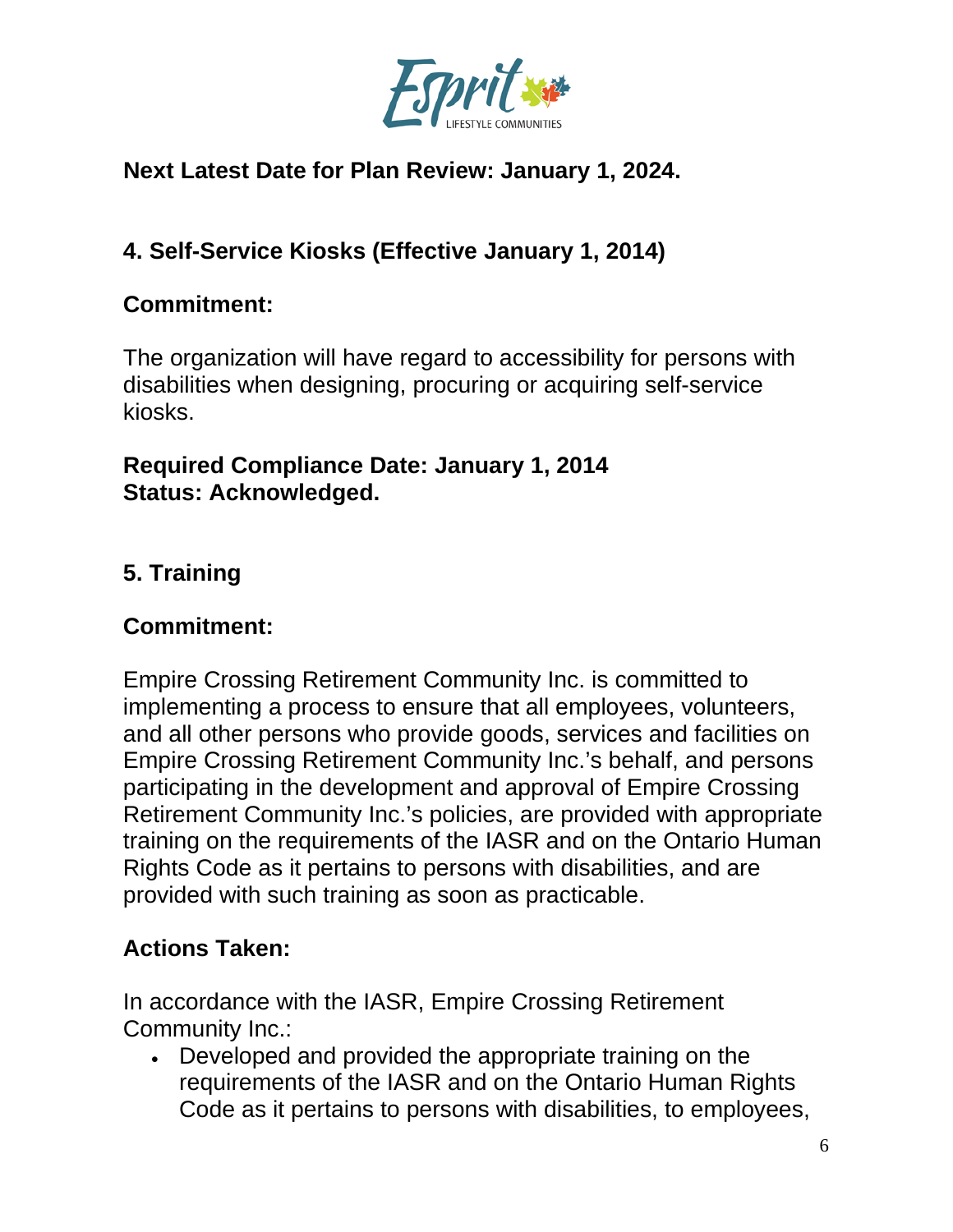

volunteers, third-party contractors who provide goods, services and facilities on Empire Crossing Retirement Community Inc.'s behalf, and persons participating in the development and approval of the Empire Crossing Retirement Community Inc.'s policies;

- Provided the training referenced above as soon as was practicable;
- Kept and maintains a record of the training provided, including the dates that the training was provided and the number of individuals to whom it was provided;
- Will ensure that training is provided on any changes to the prescribed policies on an ongoing basis.

# **Required compliance date: January 1, 2015; Updated: July 1, 2016**

**Status: Completed and acknowledged.**

# **6. Information and Communication Standards**

# **Commitment:**

Empire Crossing Retirement Community Inc. is committed to complying with the provisions of the AODA in respect of this requirement, with the objective of making applicable company information and communications accessible to persons with disabilities.

# **(i) Feedback, Accessible Formats and Communication Supports**

# **Actions Taken:**

In accordance with the IASR, Empire Crossing Retirement Community Inc. will: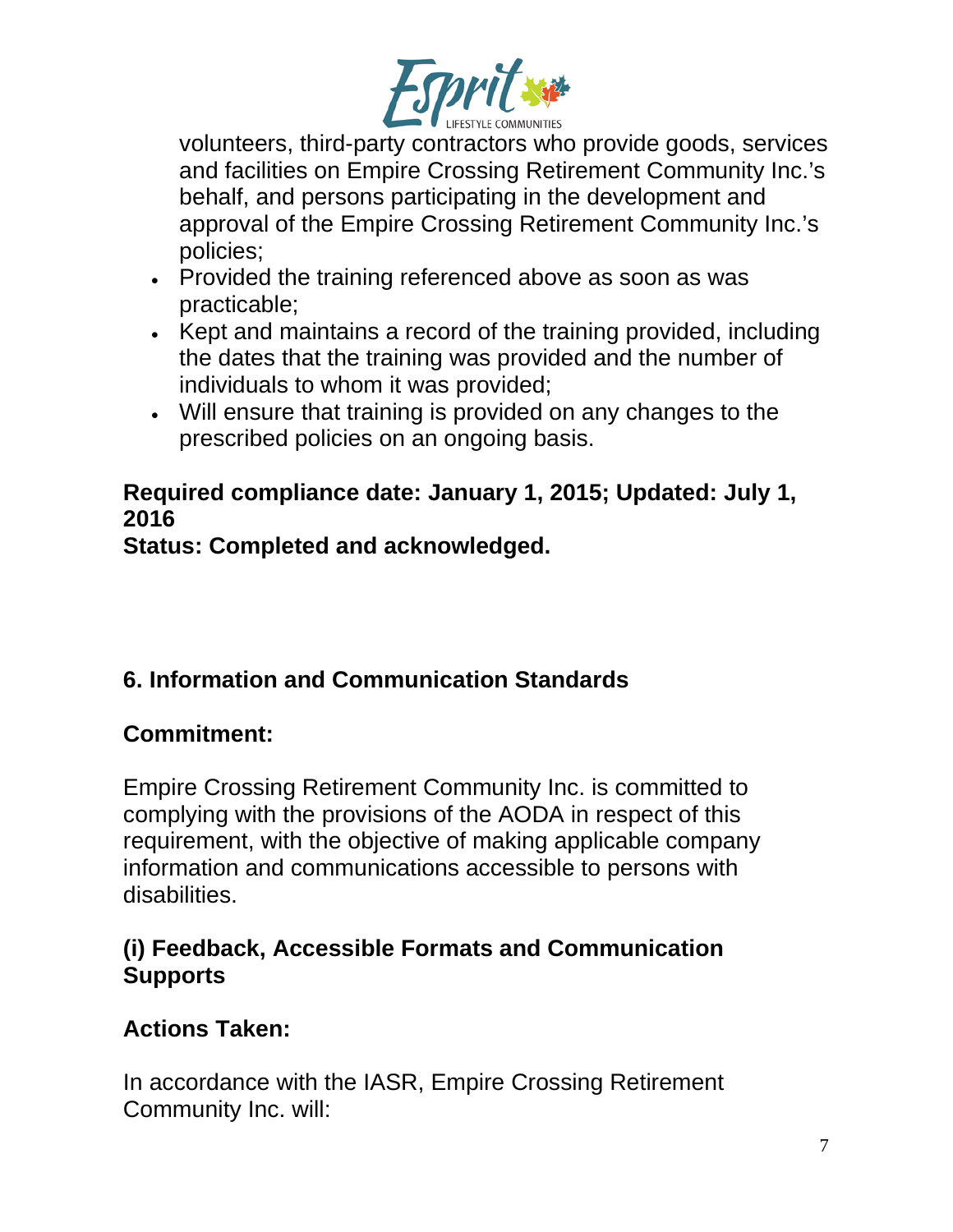

- Ensure that feedback processes are accessible to persons with disabilities by providing or arranging for the provision of accessible formats and communications supports, upon request. The organization will notify the public about the availability of accessible formats and communication supports.
- Except as otherwise provided for under the IASR, provide or arrange for the provision of accessible formats and communication supports upon request for persons with disabilities in a timely manner that takes into account the person's accessibility needs.
- Consult with the person making the request in determining the suitability of an accessible format or communication support.
- Notify the public about the availability of accessible formats and communication supports.

#### **Required compliance dates:**

**January 1, 2015 – Feedback-related provisions Status: Completed.**

**January 1, 2016 – Accessible Formats & Communication Supports-related Status: Completed.**

#### **(ii) Accessible Websites and Web Content**

#### **Actions Taken/Planned Action:**

In accordance with the IASR, Empire Crossing Retirement Community Inc. will ensure that Empire Crossing Retirement Community Inc.'s public websites and online content conform with the World Wide Web Consortium Web Content Accessibility Guidelines (WCAG) 2.0, Level A (new websites and online content) by January 1, 2014, to Level AA for all content by January 1, 2021.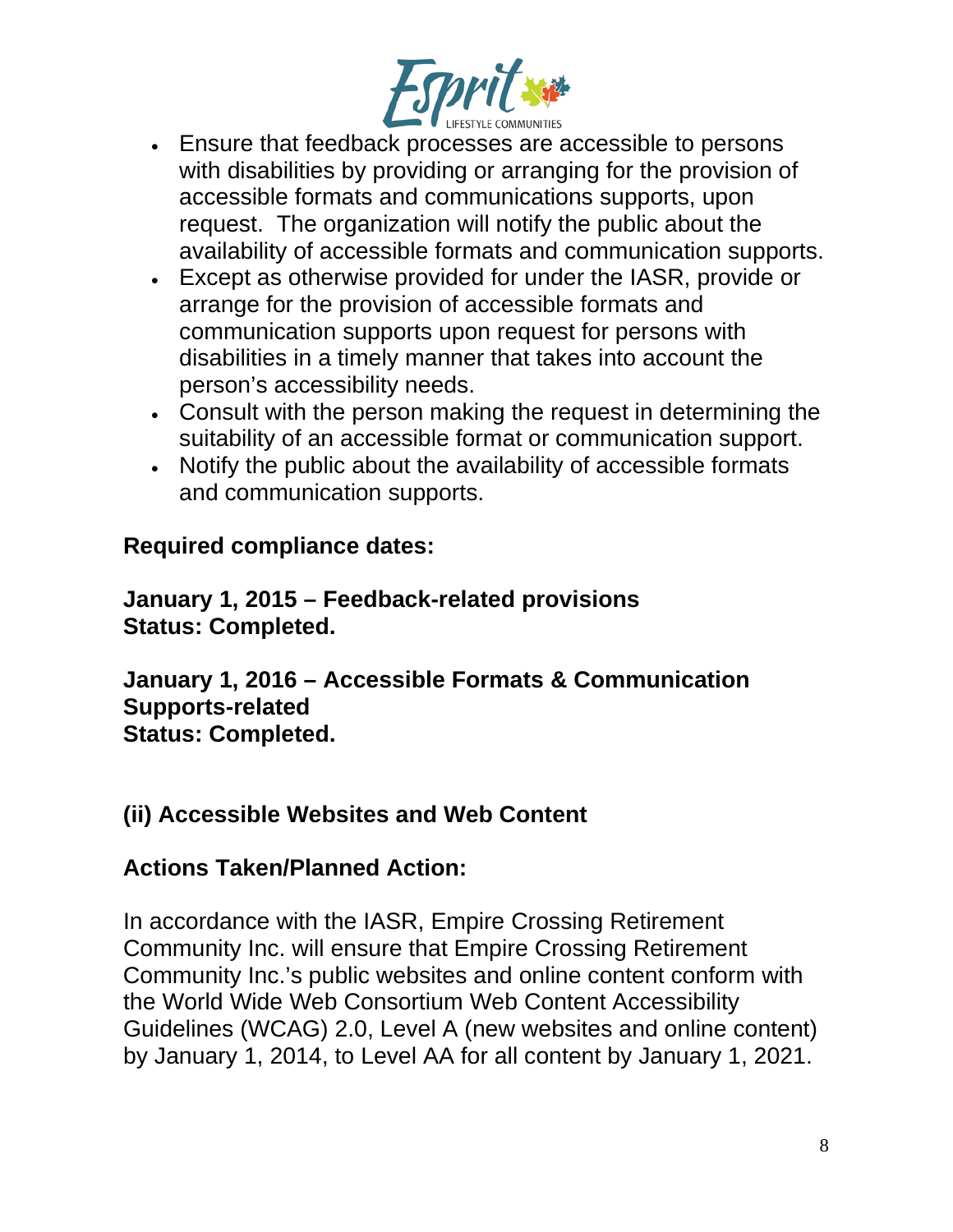

### **Required compliance date: January 1, 2014 – WCAG 2.0 Level A – new Internet websites and web content,**

### **Status: Level A – Completed and acknowledged.**

**UPDATE:** Empire Crossing Retirement Community Inc. continues to review its websites and web content for compliance with the standard and have engaged an expert outside web design firm to help Empire Crossing Retirement Community Inc. be compliant meet its obligations effective January 1, 2021, with respect to internet websites and web content.

### **January 1, 2021 – WCG 2.0 Level AA – all Internet websites and web content, except for exclusions set out in the IASR.**

**Level AA – In process.**

### **7. Employment Standards (also see "2. Workplace Emergency Response Information" above)**

# **(i) Recruitment**

#### **Commitment:**

Empire Crossing Retirement Community Inc. is committed to complying with the provisions of the AODA in respect of this requirement, with the objective of making the recruitment process accessible to persons with disabilities.

## **Actions Taken:**

In accordance with the IASR, Empire Crossing Retirement Community Inc. does the following:

## **Recruitment General**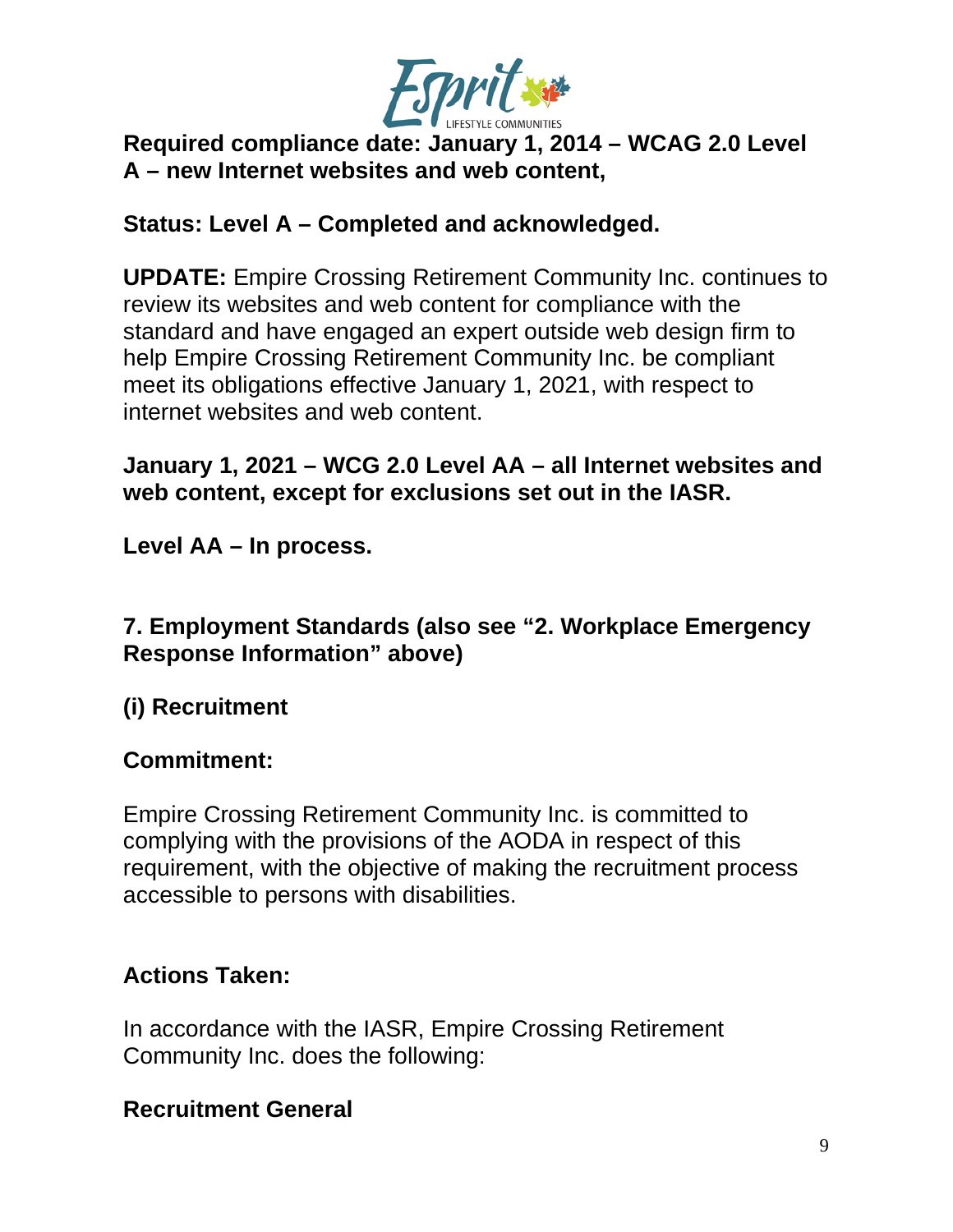

Empire Crossing Retirement Community Inc. notifies employees and the public of the availability of accommodation for applicants with disabilities in the recruitment process. This will include:

This initially involved a review and modification of existing recruitment policies, procedures, processes and templates and presently involves specifying that accommodation is available for applicants with disabilities on Empire Crossing Retirement Community Inc.'s website and on job postings.

#### **Recruitment, Assessment and Selection**

Empire Crossing Retirement Community Inc. notifies job applicants, when they are individually selected to participate in an assessment or selection process, that accommodations are available upon request in relation to the materials or processes to be used in the assessment/selection process.

This initially involved a review and modification of existing recruitment policies, procedures, processes and templates and presently involves:

- Inclusion of availability of accommodation notice as part of the script in the scheduling of an interview and/or assessment;
- If a selected applicant requests an accommodation, consultation with the applicant and arranging for provision of suitable accommodations in a manner that takes into account the applicant's accessibility needs due to disability.

#### **Notice to Successful Applicants**

When making offers of employment, Empire Crossing Retirement Community Inc. notifies the successful applicant of its policies for accommodating employees with disabilities.

This initially included a review and modification of existing recruitment policies, procedures, processes and templates and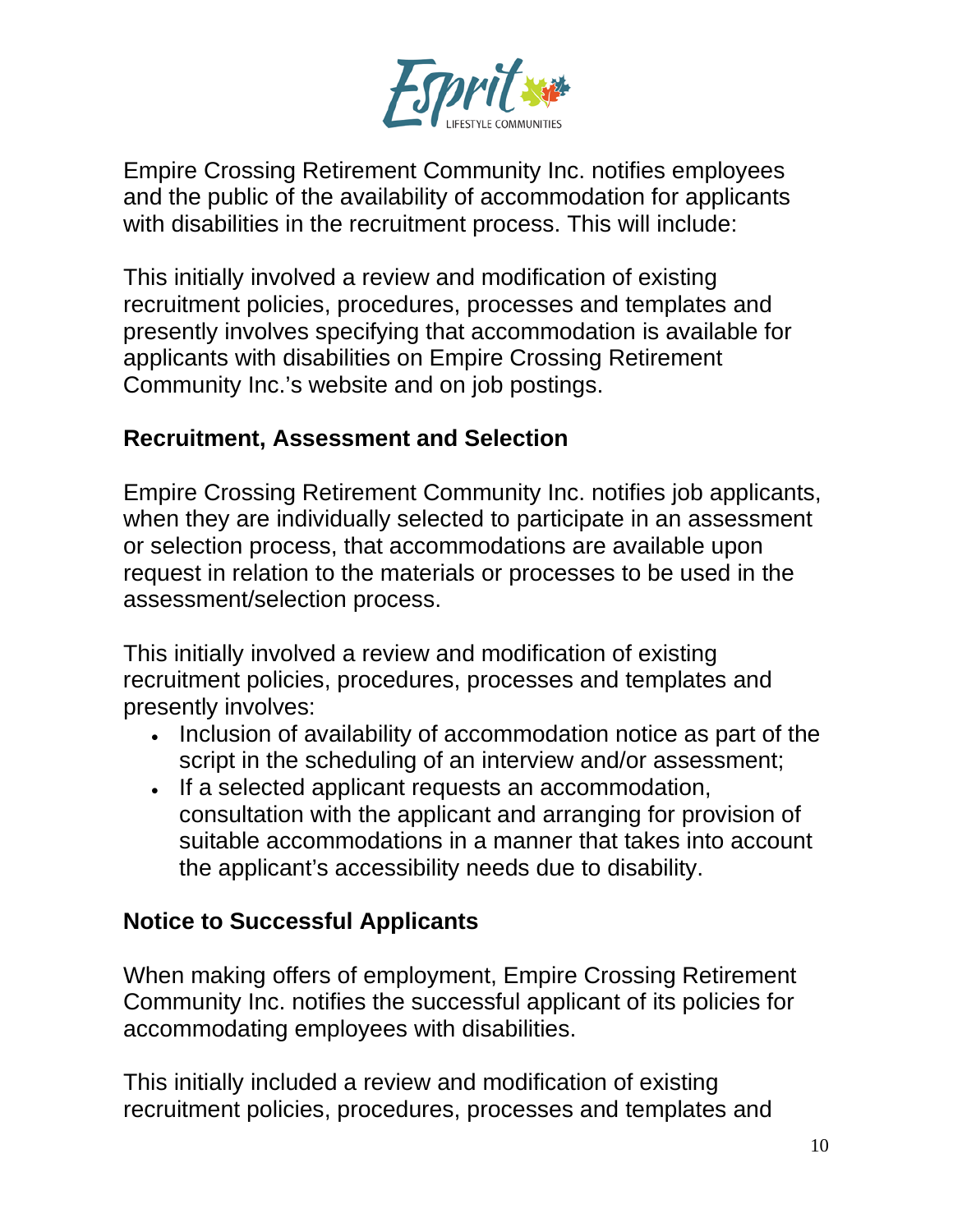

presently involves inclusion of notification of Empire Crossing Retirement Community Inc.'s policies on accommodating employees with disabilities in offer of employment letters.

**Required compliance date: January 1, 2016 Status: Completed.**

# **(ii) Employee Supports**

#### **Commitment:**

Empire Crossing Retirement Community Inc. is committed to complying with the provisions of the AODA in respect of this requirement, with the objective of informing employees of available accessibility supports.

#### **Actions Taken:**

In accordance with the IASR, Empire Crossing Retirement Community Inc.:

- Informs its employees of its policies used to support its employees with disabilities, including, but not limited to, policies on the provision of job accommodations that take into account an employee's accessibility needs due to disability.
- Provides the information required to new employees as soon as practicable after they begin their employment.
- Provides updated information to its employees whenever there is a change to existing policies on the provision of job accommodations that take into account an employee's accessibility needs due to disability.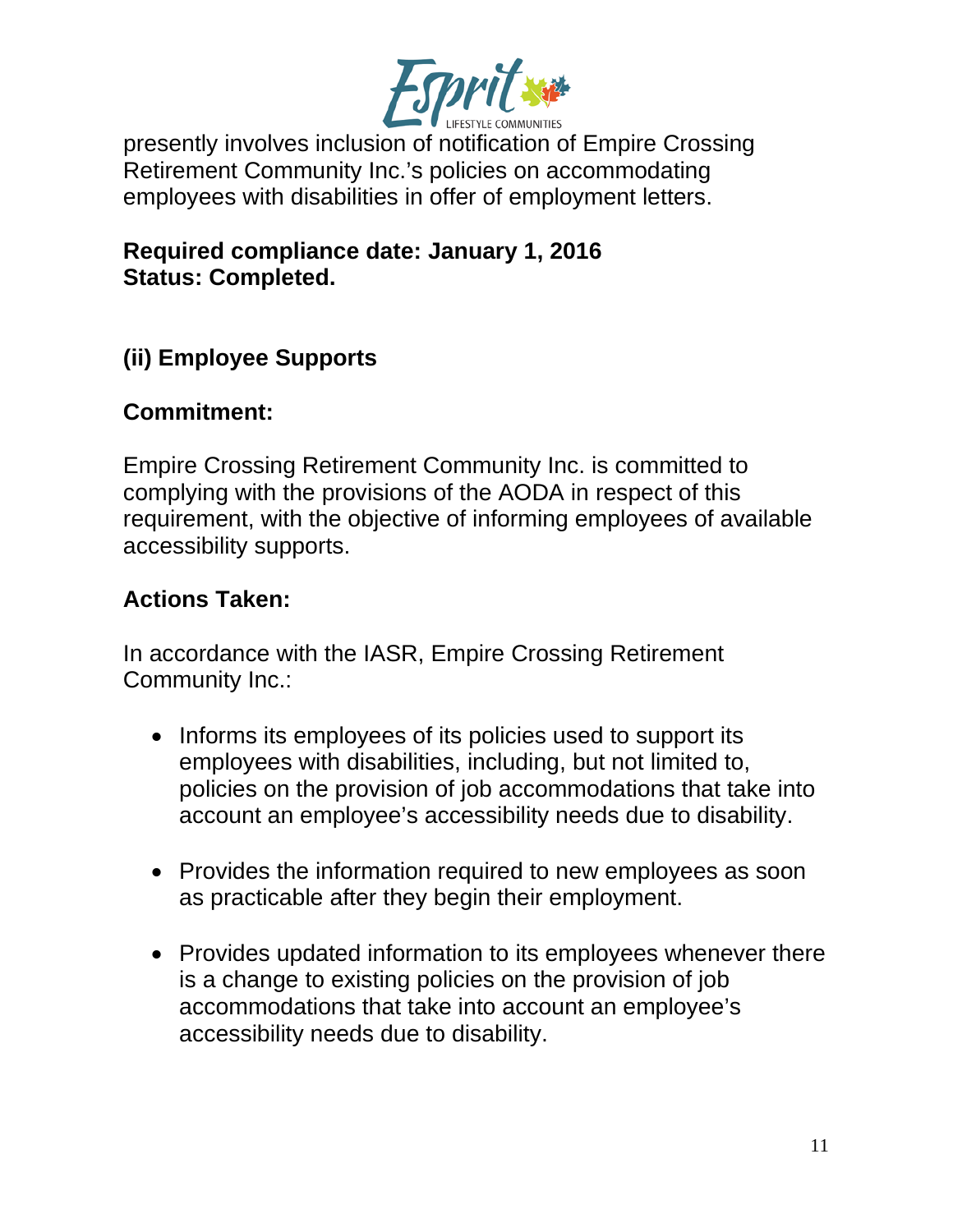

- Where an employee with a disability requests it, consults with the employee to provide or arrange for the provision of accessible formats and communication supports for:
	- Information that is needed in order to perform the employee's job; and
	- Information that is generally available to employees in the workplace.
	- Empire Crossing Retirement Community Inc. consults with the employee making the request in determining the suitability of an accessible format or communication support.

#### **Required compliance date: January 1, 2016 Status: Completed.**

### **c. Documented Individual Accommodation Plans/Return to Work Process**

# **Commitment:**

Empire Crossing Retirement Community Inc. is committed to complying with the provisions of the AODA in respect of this requirement, with the objective of improving accommodation and return to work processes in the workplace.

# **Actions Taken:**

Empire Crossing Retirement Community Inc.'s existing policies were reviewed to include processes that Empire Crossing Retirement Community Inc. follows to accommodate an employee with a disability and to facilitate an employee's return to work after absenteeism due to disability.

Empire Crossing Retirement Community Inc. reviewed and assessed the existing policies to ensure that they include a process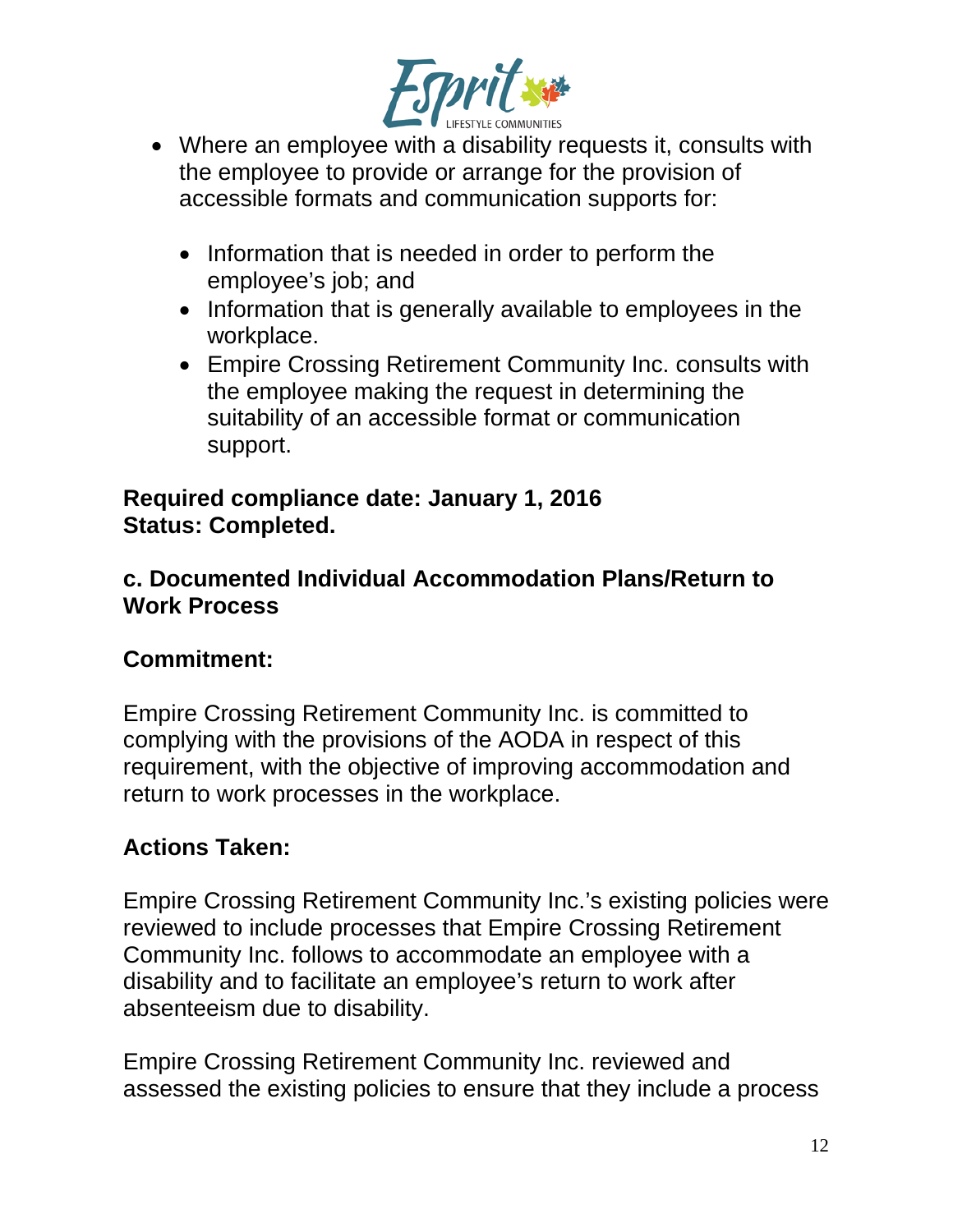

for the development of documented individual accommodation plans for employees with a disability, if such plans are required.

Empire Crossing Retirement Community Inc. also ensures that the process for the development of documented individual accommodation plans includes the following elements:

- The manner in which an employee requesting accommodation can participate in the development of the individual accommodation plan.
- The means by which the employee is assessed on an individual basis.
- The manner in which Empire Crossing Retirement Community Inc. can request an evaluation by an outside medical or other expert, at Empire Crossing Retirement Community Inc.'s expense, to assist Empire Crossing Retirement Community Inc. in determining if accommodation can be achieved and, if so, how accommodation can be achieved.
- The manner in which the employee can request the participation of a representative from their bargaining agent, where the employee is represented by a bargaining agent, or other representative from the workplace, where the employee is not represented by a bargaining agent, in the development of the accommodation plan.
- The steps taken to protect the privacy of the employee's personal information.
- The frequency with which the individual accommodation plan will be reviewed and updated and the manner in which it will be done.
- If an individual accommodation plan is denied, the manner in which the reasons for the denial will be provided to the employee.
- The means of providing the individual accommodation plan in a format that takes into account the employee's accessibility needs due to disability.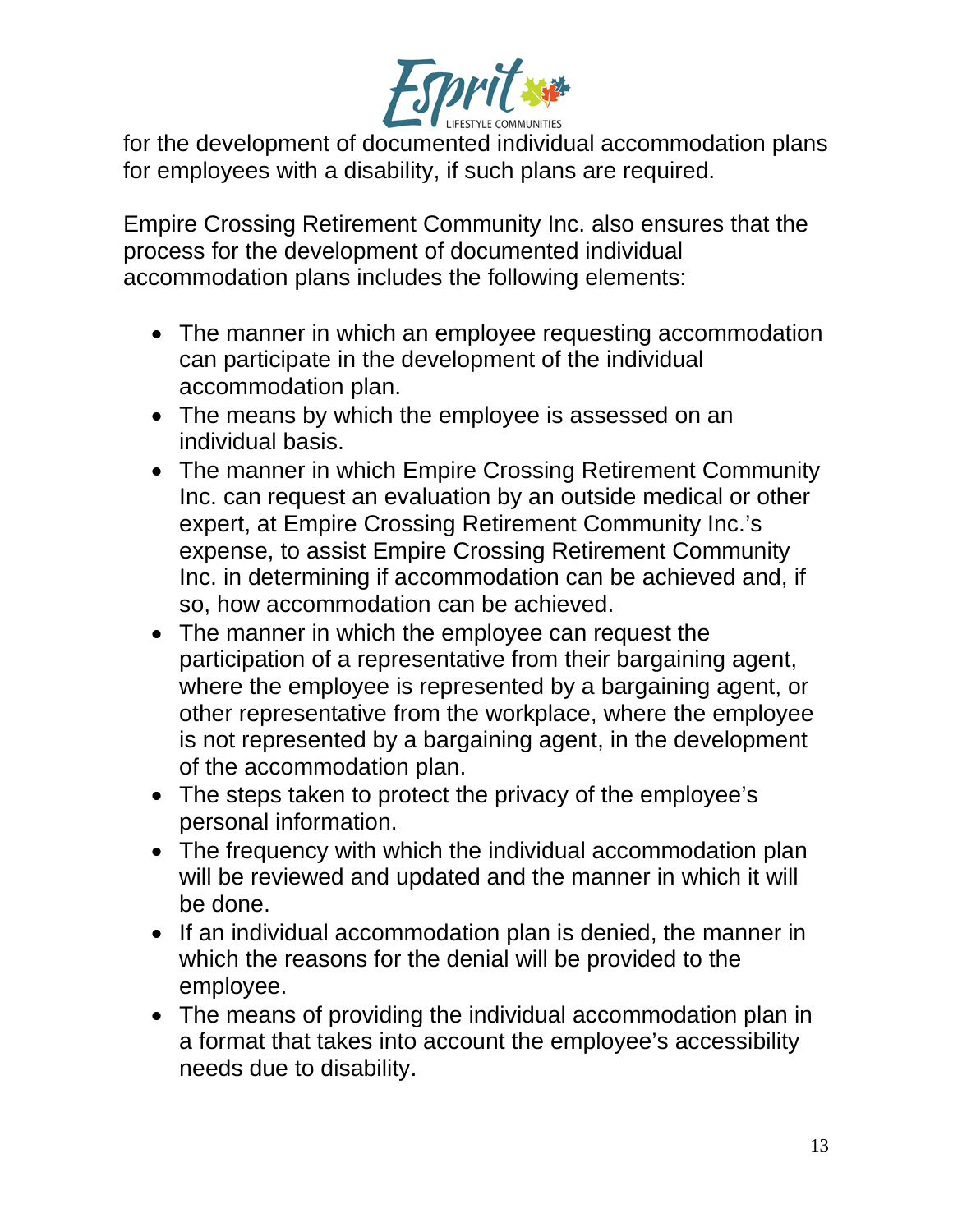

Individual accommodation plans:

- If requested, include any information regarding accessible formats and communications supports provided, as required in the Standard;
- If required, include individualized workplace emergency response information, as required in the Standard; and
- Identify any other accommodation that is to be provided.

Empire Crossing Retirement Community Inc. ensures that the return to work process as set out in its existing policies outlines the steps Empire Crossing Retirement Community Inc. will take to facilitate the employee's return to work after a disability-related absence, outlines the development of a written individualized return to work plan for such employees, and requires the use of individual accommodation plans, as discussed above, in the return to work process.

#### **Required compliance date: January 1, 2016 Status: Completed.**

#### **d. Performance Management, Career Development and Redeployment**

## **Commitment:**

Empire Crossing Retirement Community Inc. takes into account the accessibility needs of employees with disabilities, as well as individual accommodation plans:

- When using its performance management process in respect of employees with disabilities;
- When providing career development and advancement to its employees with disabilities;
- When redeploying employees with disabilities.

# **Actions Taken:**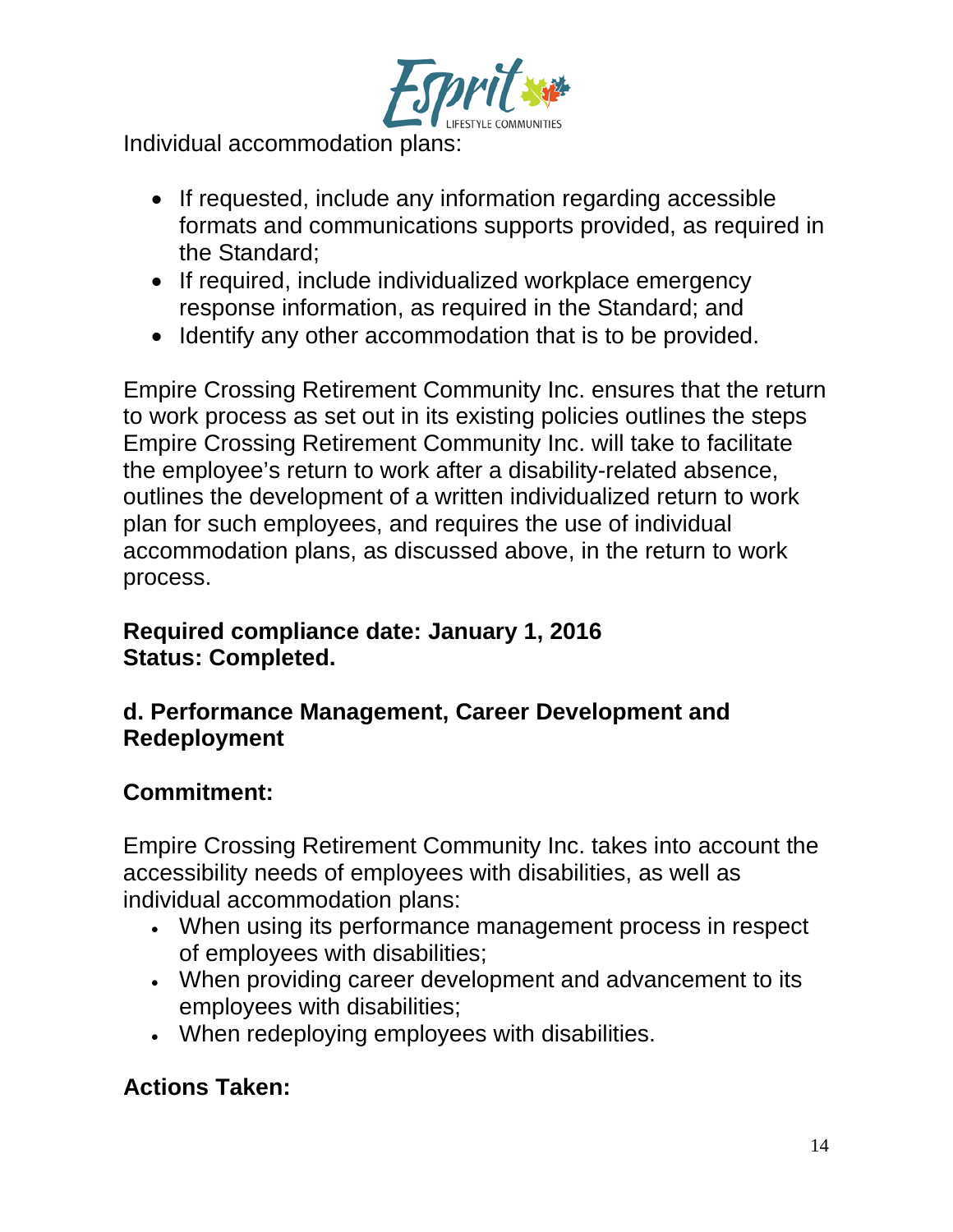

In accordance with the IASR, Empire Crossing Retirement Community Inc. will:

- Reviews, assesses and, as necessary, modifies existing policies, procedures, practices and templates to ensure compliance with the IASR;
- Takes the accessibility needs of employees with disabilities and, as applicable, their individualized accommodation plans, into account when:
	- <sup>o</sup> Assessing performance
	- <sup>o</sup> Managing career development and advancement
	- <sup>o</sup> Redeployment is required

#### **Required compliance date: January 1, 2016 Status: Completed.**

### **8. Design of Public Spaces Standard (Accessibility Standards for the Built Environment)**

Empire Crossing Retirement Community Inc. follows the standards set out in the Design of Public Spaces Standard in circumstances where it qualifies as an obligated organization under the Act and constructs or redevelops any public space to which the Act applies.

Empire Crossing Retirement Community Inc.'s company policies for preventive and emergency maintenance apply equally to the accessible elements of any public spaces within our built environment to which the Act applies.

Where accessible elements attached to any public spaces to which the Act applies are not in working order due to temporary disruptions, the organization will issue a public notice in a timely manner in the event of a planned or unexpected disruption of service or inaccessibility of facilities used by persons with disabilities. The notice will include the reason of the disruption, the anticipated duration, and a description of alternative facilities or service, if any, that may be available.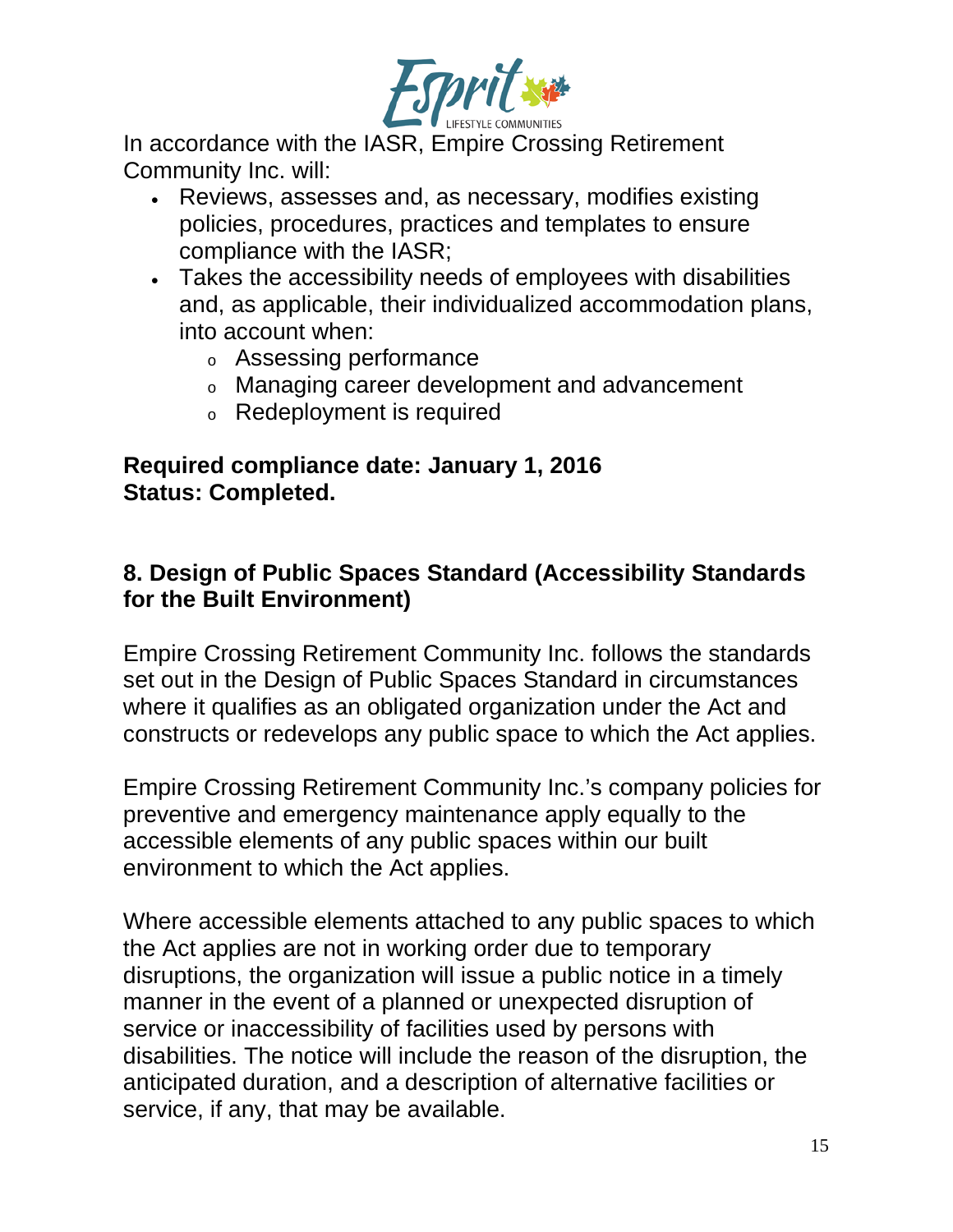

#### **Required compliance date: January 1, 2017 Status: Completed.**

## **9. Customer Service Standard**

# **Commitment:**

The Customer Service Standard was created to establish accessibility standards for customer service in Ontario. In keeping with this regulation, the organization is committed to providing respectful services that focus on the unique needs of the individual.

To achieve this, the organization makes reasonable efforts to ensure that its policies, procedures and practices pertaining to the provision of goods and services to the public and other third parties adhere to the following guiding principles as set out in the IASR.

- Our goods and services must be provided in a manner that respects the dignity and independence of persons with disabilities.
- The provision of our goods or services to persons with disabilities and others must be integrated unless an alternate measure is necessary, whether temporarily or on a permanent basis, to enable a person with a disability to obtain, use or benefit from the goods or services.
- Persons with disabilities must be given an opportunity equal to that given to others to obtain, use and benefit from the goods or services.

## **Actions Taken:**

The following measures have been implemented by Empire Crossing Retirement Community Inc.: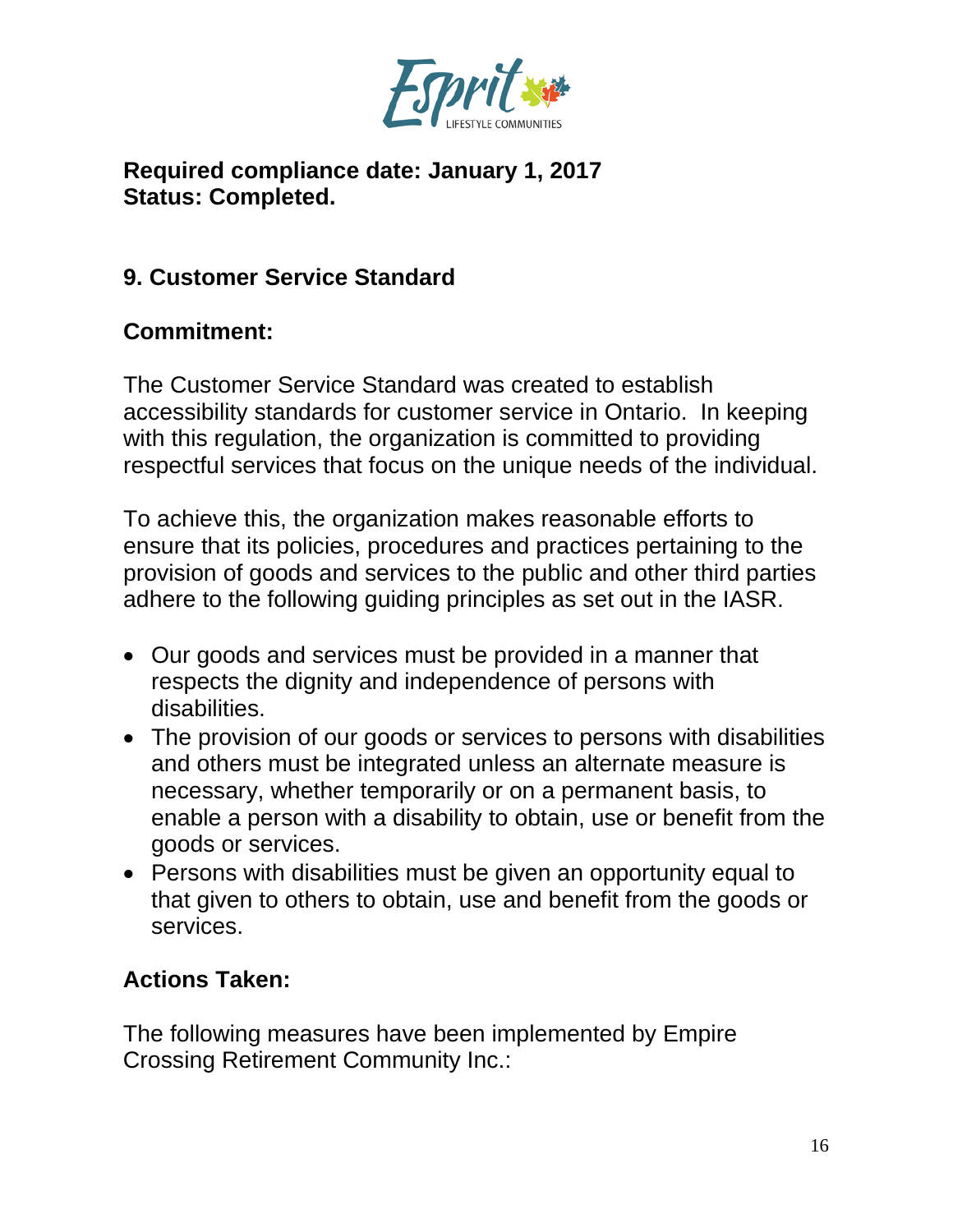

- Ensuring that the updated requirement (see reference to July 1, 2016 update below) that every person who is an employee of, or a volunteer with, Empire Crossing Retirement Community Inc., every person who participates in developing Empire Crossing Retirement Community Inc.'s policies and every other person who provides goods, services or facilities on behalf of Empire Crossing Retirement Community Inc., receive training about the provision of the provider's goods, services or facilities, as the case may be, to persons with disabilities.
- Ensuring completion of accessibility training is tracked and recorded;
- Ensuring staff are trained and familiar with various assistive devices that may be used by customers with disabilities who are accessing the Empire Crossing Retirement Community Inc.'s goods or services;
- Ensuring customers accompanied by a guide dog or other service animal in areas of Empire Crossing Retirement Community Inc. open to the public and other third parties, are accommodated. In regards this requirement, the organization also implemented the updated requirement (see reference to July 1, 2016 update below) expanding the list of regulated health professionals able to authorize a service animal;
- Ensuring that if a person with a disability is accompanied by a support person, the support person is accommodated. In regards this requirement, the organization also implemented the updated requirement (see reference to July 1, 2016 update below) with respect to consulting with the person with the disability about the need for a support person and that such support person may only required by the organization under the circumstances described in the Act.
- Issuing a public notice in a timely manner in the event of a planned or unexpected disruption of service or inaccessibility of facilities used by persons with disabilities. The notice must include the reason of the disruption, the anticipated duration, and a description of alternative facilities or service, if any, that may be available.